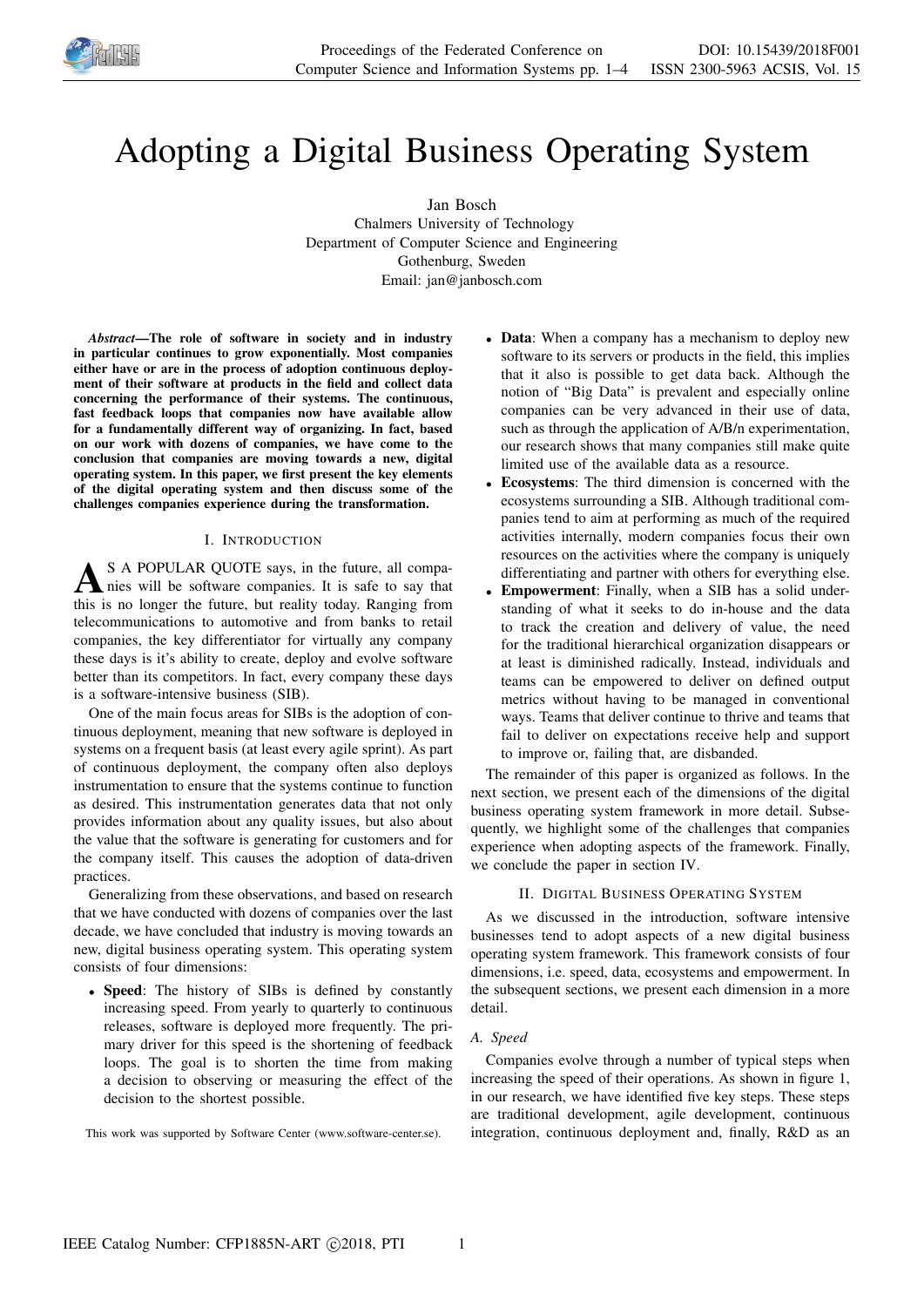

Fig. 2. The *data* dimension

experiment system. All except the last term are well known. The final step is where the company starts to use its installed base and data capability to experiment with alternative ways of realizing functions and features.

For more information on the speed dimension, we refer to [5] and [4].

## *B. Data*

The data dimension also presents the typical steps that a company evolves through when adopting data-driven practices. As shown in figure 2, companies move from working with data in an ad-hoc fashion to automating the collection to data. The next step is where the company introduces dashboards and other techniques to automatically collect, analyze and present data. The data innovation step is where the company continuously looks for novel insights in the available data in order to continuously update and improve dashboards and other outputs. The final stage is where all processes in the company are driven by data, including hiring, performance reviews and management.

For more information on the data dimension, we refer to [6], [7] and [8].

## *C. Ecosystems*

The third dimension is concerned with the way the company works with the ecosystems surrounding it. No company is an island and by necessity interacts with suppliers, customers, complementers, competitors, regulators, governments and other stakeholders. However, many companies have a tendency to focus their energy internally and try to conduct as much as possible inside the walls of the company. Companies that have adopted the digital business operating system are much more concerned about focusing their own resources where they have the most differentiation and, consequently, can add the most value. For everything else, these companies engage their ecosystem partners.

Fig. 4. The *empowerment* dimension

In figure 3, the typical evolution path for a company is shown. Starting from an internal focus, the company initially engages with ecosystem partners in an ad-hoc fashion, then proceeds to a more tactical approach and over time becomes increasingly strategic about its engagements with the ecosystem.

For more information on the ecosystems dimension, we refer to [3], [10] and [2].

#### *D. Empowerment*

The final dimension of the digital business operating system addresses the organizational question. Traditionally, companies have been organized hierarchically, largely mirroring the military organizations that were one of the few examples of organizing large groups of individuals that existed at the beginning of the industrial revolution. Hierarchical organizations are effective for organizing repetitive and often manual work in low-complexity contexts, but fail in high complexity situations where creativity and non-standard solutions are required. As virtually all repetitive work these days is automated, the only work left for individuals is that which can not easily be standardized. Consequently, we need alternative ways of organizing and the common denominator is empowerment.

In figure 4, the typical evolution path for a company moving from traditional hierarchies to empowerment is shown. Starting from a hierarchical approach to organizing, agile software development provides a first step on the transition to empowerment as agile teams have significantly more freedom to operate than their counterparts working in a hierarchical waterfall approach. From there, we see companies adopt increasing cross-functional empowerment, fully self management and finally the fully empowered state.

For more information on the empowerment dimension, we refer to [9] and [1].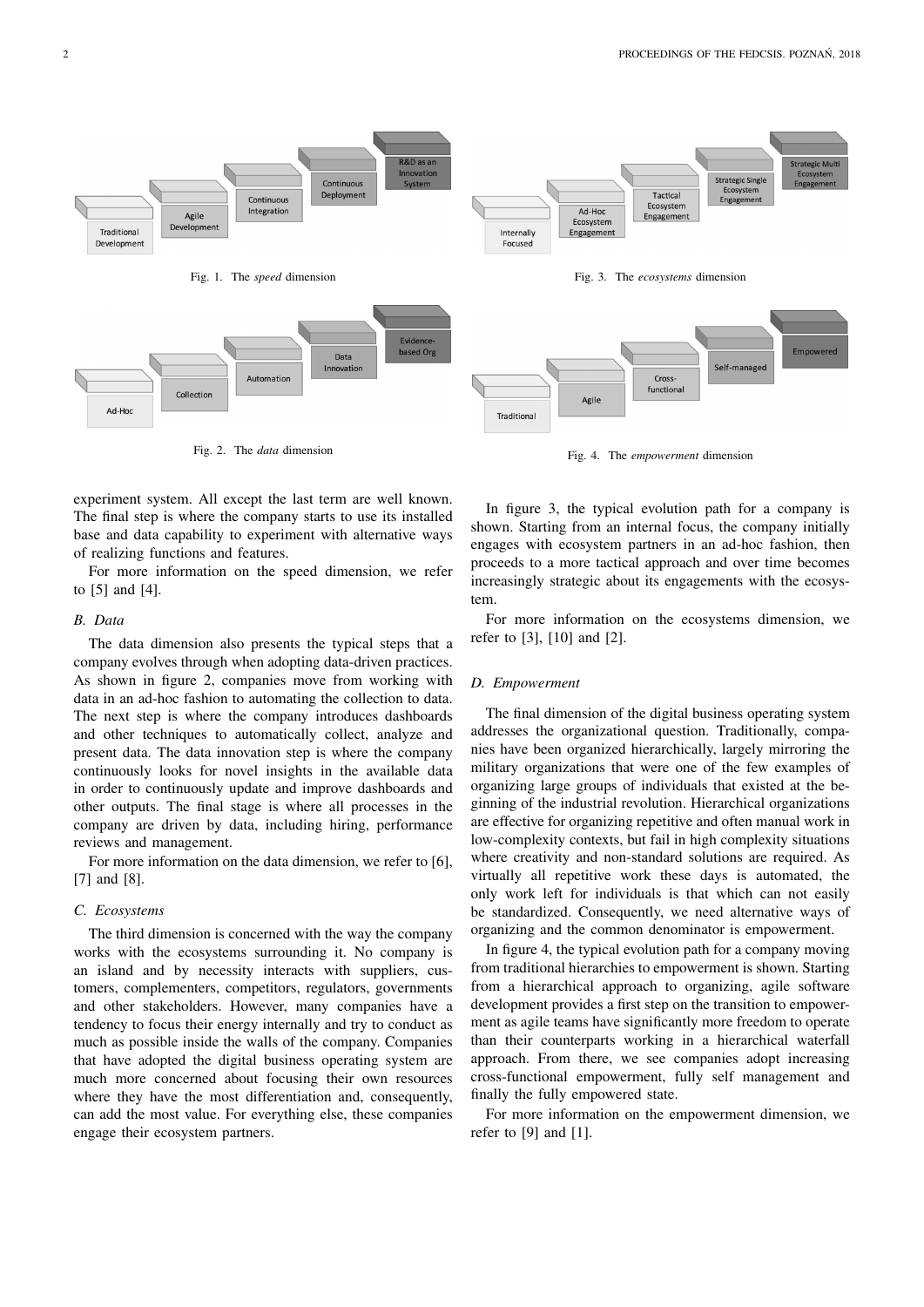## III. CHALLENGES

Adopting the digital business operating system for a company that has worked traditionally is quite challenging as it affects all functions in the company. In addition, everything from business models to system architecture, from process to organization and from formal structures to company culture is affected. Consequently, the challenges that companies experience are significant and it is sometimes difficult to separate root causes from symptoms that are the consequence of root causes.

In order to provide a high-level overview of the key challenges that companies experience, we use the BAPO model [1]. The BAPO model considers business, architecture, process and organization. In the sections below, we briefly discuss the key challenges that companies experience when adopting the digital business operating system.

### *A. Business*

Most product companies have traditionally maintained a transactional business model, meaning that customers engage with the company every couple of years or even decades. For instance, most people will buy a new car every five years and have little connection with the car company in the meantime. One of the consequences of digitalization is that it typically assumes a continuous deployment model for software. This has several consequences for the business.

The first consequence is that the business model changes from a product-centric to a service-centric model. In many industries, customers subscribe to a service in order to get access to the product, rather than buying it outright. That changes the customer relationship from a transactional to a continuous one. A second consequence is that it requires a different financial model because the company needs to finance the product for the customer and then earn back the cost through service.

#### *B. Architecture*

There are two primary changes required to the architecture when adopting a digital business operating system. First, because we're looking to support continuous deployment, it is typically required to deploy individual components independently in order to avoid significant downtime on systems in the field. This requires a significantly improved level of modularization.

Second, as we're looking to use the data from systems in the field for managing quality and for determining whether we're delivering value for customers, the architecture needs to be prepared for easy instrumentation of arbitrary parts of the system. Our research shows that companies often seek to add points of data collection and instrumentation continuously.

# *C. Process*

Continuous deployment, as we saw in the speed dimension of the digital business operating system, requires continuous integration and test. Although many companies pride themselves on the high quality of their systems, experience shows that many companies require significant investment in build and test infrastructure before the quality of software reaches a point where it can be deployed continuously.

Second, although agile practices are widely adopted at the team level, true business agility where all functions in the company operate in short cycles and can rapidly respond to changes in the market is an elusive concept for many organizations. Product management, marketing, sales, systems engineering and general management often have a tendency to operate in yearly and quarterly cycles and convincing these functions to adopt a continuous, agile approach is a significant challenge.

# *D. Organization*

As indicated in the discussion around the empowerment dimension, to successfully operate in this new approach, the traditional hierarchical and functionally structured company needs to be reorganized into smaller cross-functional teams. The amount of coordination overhead and delay in traditional organizations is simply too costly and slow.

An interesting observation from our research is that company culture often has significant number of implicit assumptions that are based on a waterfall style of doing business, meaning that the change towards digitalization requires a fundamental change of the company culture itself. As culture eats strategy for breakfast, as the saying goes, it requires significant effort and role modeling from leaders to instill the cultural changes required to successfully operate in this new model.

## IV. CONCLUSION

Virtually all companies these days are software-intensive businesses. Across domains, such as telecommunications, automotive, finance, defense and retail, the ability to create, deploy and evolve better software faster than competitors is the key differentiator.

Our research that we have conducted with dozens of companies over the last decade has led us to the conclusion that industry is moving towards an new, digital business operating system. This operating system consists of four dimensions:

- Speed: The history of SIBs is defined by constantly increasing speed. From yearly to quarterly to continuous releases, software is deployed more frequently. The primary driver for this speed is the shortening of feedback loops. The goal is to shorten the time from making a decision to observing or measuring the effect of the decision to the shortest possible.
- Data: When a company has a mechanism to deploy new software to its servers or products in the field, this implies that it also is possible to get data back. Although the notion of "Big Data" is prevalent and especially online companies can be very advanced in their use of data, such as through the application of  $A/B/n$  experimentation, our research shows that many companies still make quite limited use of the available data as a resource.